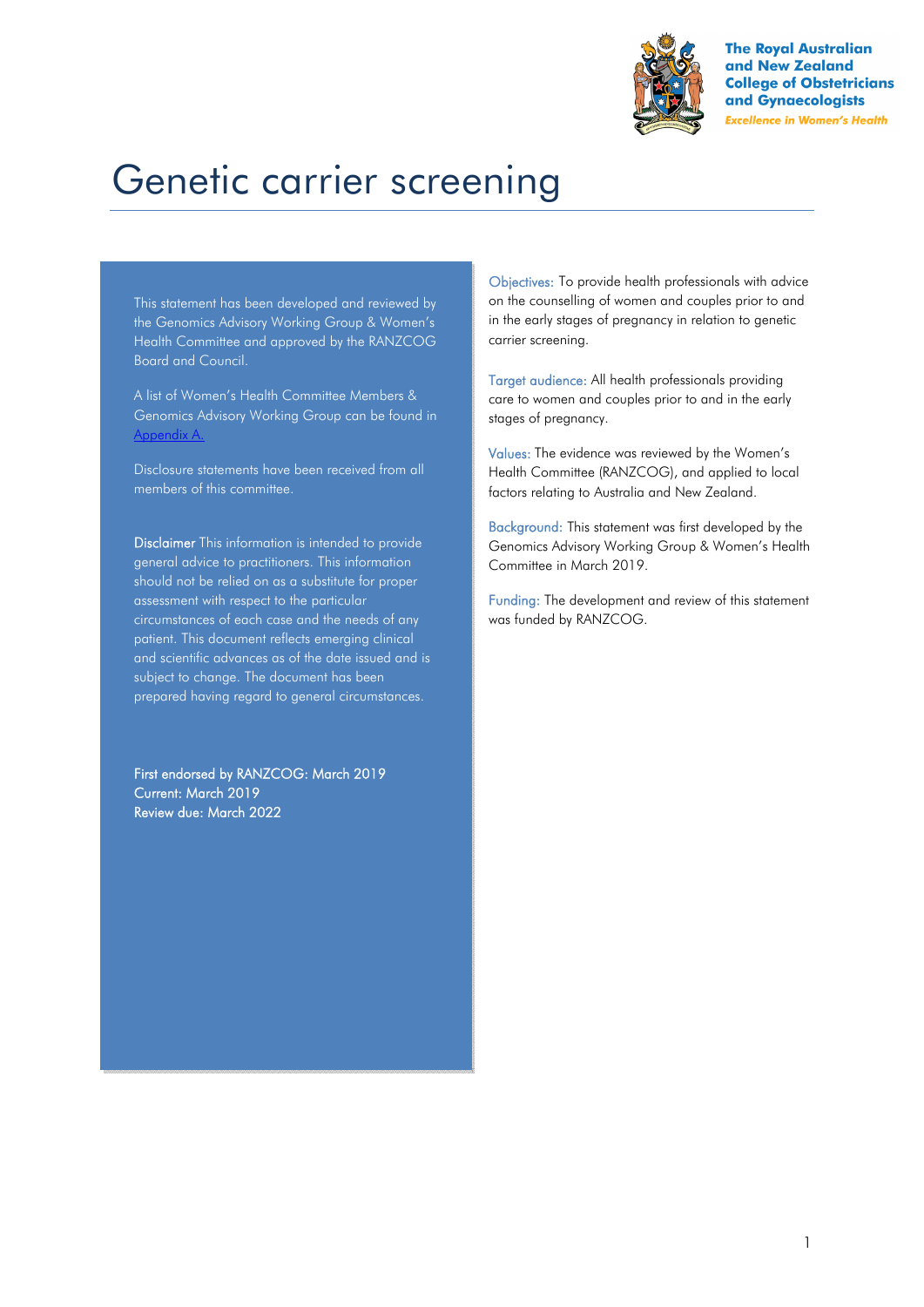# **Table of contents**

| $\mathbf{1}$ .   |                                                                                                   |  |
|------------------|---------------------------------------------------------------------------------------------------|--|
| 2.               |                                                                                                   |  |
| 3.               |                                                                                                   |  |
| $\overline{4}$ . |                                                                                                   |  |
|                  |                                                                                                   |  |
|                  |                                                                                                   |  |
|                  |                                                                                                   |  |
|                  |                                                                                                   |  |
|                  |                                                                                                   |  |
|                  |                                                                                                   |  |
|                  | 4.7 Carrier couples of autosomal recessive conditions / female carriers of X-linked conditions 10 |  |
|                  |                                                                                                   |  |
|                  |                                                                                                   |  |
|                  |                                                                                                   |  |
|                  |                                                                                                   |  |
| 5.               |                                                                                                   |  |
| 6.               |                                                                                                   |  |
| 7.               |                                                                                                   |  |
| 8.               |                                                                                                   |  |
| 9.               |                                                                                                   |  |
|                  |                                                                                                   |  |
|                  | Appendix B Overview of the development and review process for this statement 15                   |  |
|                  |                                                                                                   |  |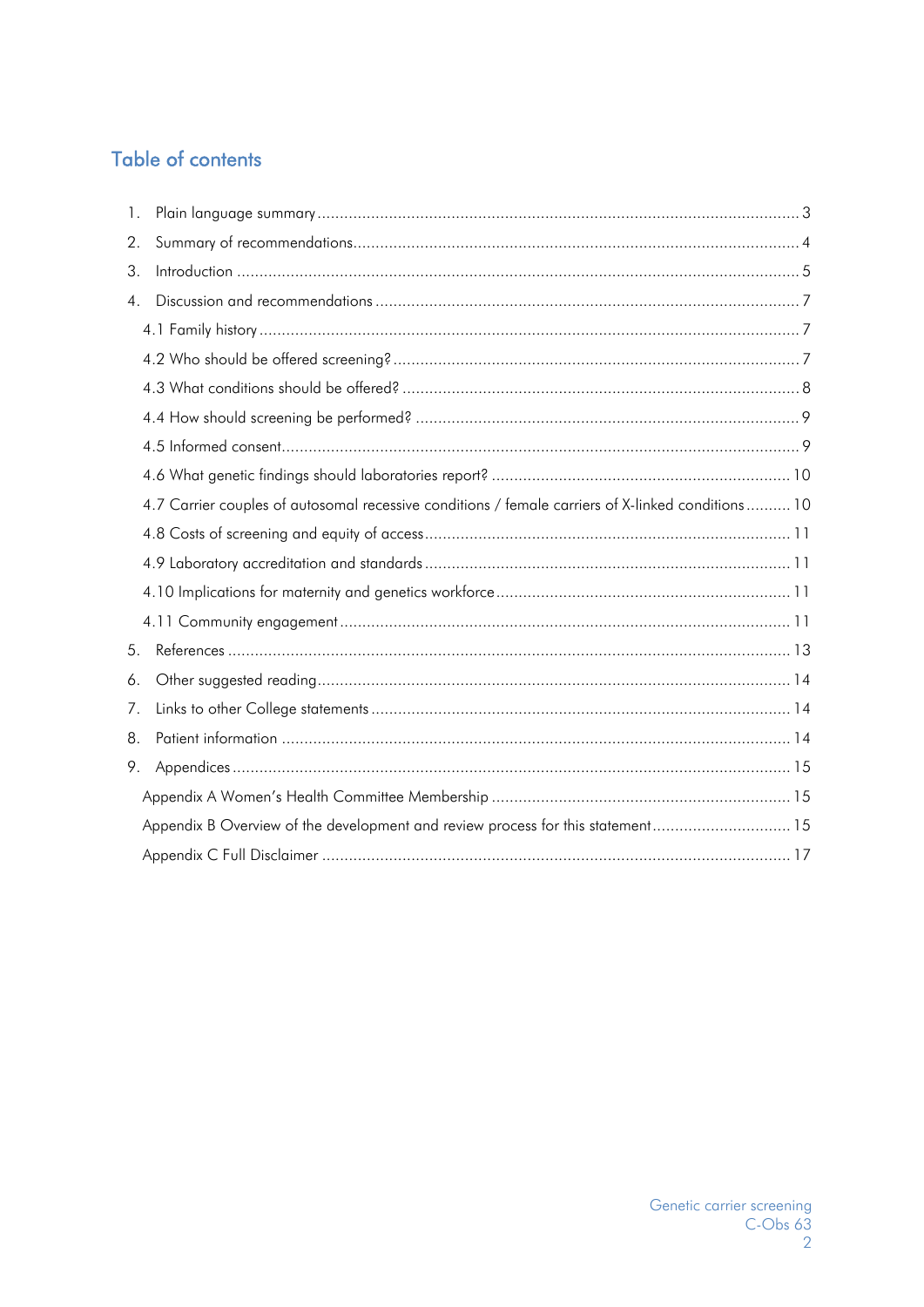# 1. Plain language summary

There are many hundreds of inherited genetic conditions that can affect human health, and most are very rare. However, when all these inherited conditions are considered together, they affect up to 1 in 400 people. The majority of children born with such conditions are born into families with no other affected family members. This occurs because a healthy couple can pass on genetic changes to their child without knowing that they are carriers of that condition. The two major types of inheritance that can lead to a healthy couple having children with serious genetic conditions are called autosomal recessive and X-linked recessive.

In **autosomal recessive inheritance**, a person inherits a faulty gene from each parent. Genes are the inheritance particles. We have about 23,000 pairs of genes, one in each pair inherited from each parent. For an autosomal recessive condition, if a person has one faulty gene and one healthy gene, they will not have the condition. They are a so-called "carrier" of the condition. We are all carriers of on average two severe autosomal recessive conditions. It is only if both members of a couple are carriers of the same faulty gene that there is a 1 in 4 chance of having a child affected by that condition. The most common types of autosomal recessive conditions in our community are thalassaemia and cystic fibrosis.

X-linked inheritance is closely related to the sex of the individual, with males generally being more severely affected than females. Genes lie on chromosomes, which can be thought of as long strings with the genes as beads on the string. Males have an X and a Y chromosome whilst females have two X chromosomes. When there is a faulty gene on the X chromosome, females are generally unaffected or more mildly affected than males since they have a second unaffected copy of the gene. Males only have one X chromosome and so if there is a faulty gene on their X chromosome they are more severely affected by the condition since they do not have a second X chromosome to compensate. If a woman is a carrier for an X-linked condition, there is a 1 in 4 chance of having an affected son with each pregnancy. The most common X-linked recessive condition is fragile X syndrome.

#### Testing for inherited conditions

Babies are already tested for a large number of genetic conditions via the newborn screening 'heel prick' test. However, it is also possible to test healthy adults to see if they have an increased chance of having a child with an autosomal or X-linked genetic condition *before* conception or birth. This is called *reproductive* carrier screening. If both members of a couple are known carriers of the same autosomal recessive condition or a woman is a carrier of an X-linked condition, there are a number of options available. These options include:

- 1. Having a child naturally and testing after birth to see if the child is affected.
- 2. Conceiving naturally and having diagnostic testing during pregnancy to determine if the fetus is affected. This is usually performed with an invasive test (amniocentesis or chorionic villus sampling).
- 3. Conceiving the pregnancy by in vitro fertilisation (IVF) and testing embryos by preimplantation genetic diagnosis (PGD). Unaffected embryos would then be selected for achieving pregnancy.
- 4. Using donor sperm, egg or embryo from unaffected individuals.
- 5. Adoption.
- 6. Not having children.

Carrier screening can be performed at any time, but it is preferable to screen before a couple conceives so that they have time to understand and consider their reproductive options, such as preimplantation genetic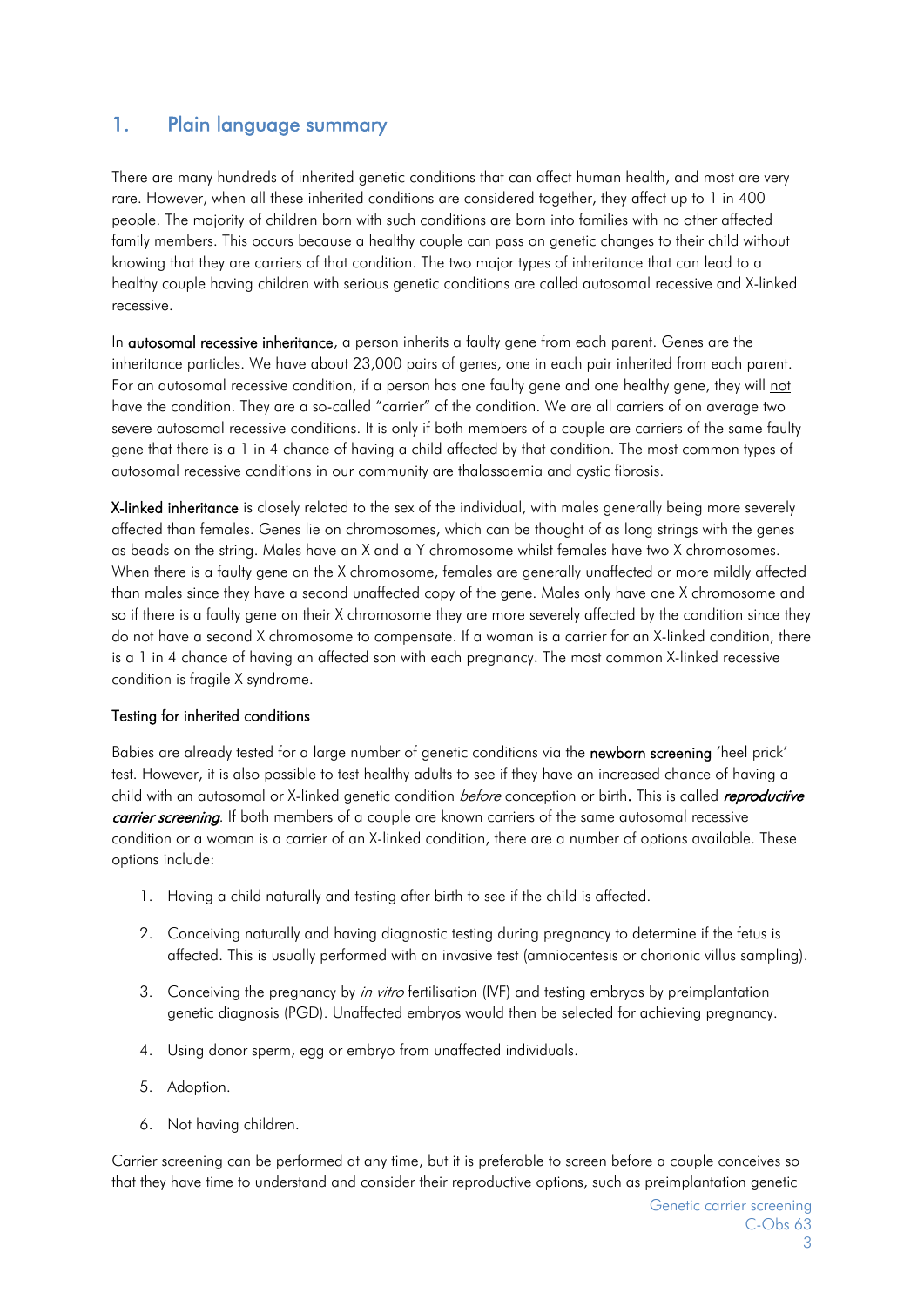diagnosis. The most common conditions for which carrier screening is available are thalassaemia, cystic fibrosis, spinal muscular atrophy and fragile X syndrome.

There are some ethnic-specific patterns of genetic inheritance, which may lead to a specific offer of additional testing. For example, couples of Eastern European (Ashkenazi) Jewish decent, may wish to have carrier testing for Tay Sachs disease, Niemann Pick disease type A, Fanconi anaemia group C, familial dysautonomia, Bloom syndrome, Canavan disease and mucolipidosis type IV in addition to screening for thalassaemia, cystic fibrosis, spinal muscular atrophy and fragile X syndrome.

Reproductive carrier screening generally incurs out of pocket expenses where there is no family history of the condition. Where there is a family history of a genetic condition, referral to a clinical geneticist or genetic counsellor may be indicated and testing for carrier status for the condition may be funded by the government.

Further information regarding genetic carrier screening can be found at: https://www.ranzcog.edu.au/Womens-Health/Patient-Information-Guides/Patient-Information-Pamphlets

# 2. Summary of recommendations

| <b>Recommendation 1</b>                                                                                                                                                                                                                                                                                                                                                                                                                                                                   | Grade                             |
|-------------------------------------------------------------------------------------------------------------------------------------------------------------------------------------------------------------------------------------------------------------------------------------------------------------------------------------------------------------------------------------------------------------------------------------------------------------------------------------------|-----------------------------------|
| All couples intending to have children, or who are pregnant, should have a<br>family history taken with a view to identifying relatives with heritable genetic<br>disorders, as well as the presence of consanguinity. Those identified with a<br>family history of a specific inherited disorder should be offered referral to a<br>genetic counselling service for information about carrier screening and prenatal<br>diagnosis/ pre-implantation genetic diagnosis for the condition. | Consensus-based<br>recommendation |
| <b>Recommendation 2</b>                                                                                                                                                                                                                                                                                                                                                                                                                                                                   | Grade                             |
| All pregnant women should be offered basic screening for thalassaemia carrier<br>status by a full blood examination at initial presentation. Screening with specific<br>assays for haemoglobinopathies (such as HPLC or EPG and<br>haemoglobinopathy DNA testing) should be considered in high probability<br>ethnic or population groups.                                                                                                                                                | Consensus-based<br>recommendation |
| <b>Recommendation 3</b>                                                                                                                                                                                                                                                                                                                                                                                                                                                                   | Grade                             |
| Information on carrier screening for other genetic conditions should be offered<br>to all women planning a pregnancy or in the first trimester of pregnancy.<br>Options for carrier screening include screening with a panel for a limited<br>selection of the most frequent conditions (e.g. cystic fibrosis, spinal muscular<br>atrophy and fragile X syndrome) or screening with an expanded panel that<br>contains many disorders (up to hundreds).                                   | Consensus-based<br>recommendation |
| <b>Recommendation 4</b>                                                                                                                                                                                                                                                                                                                                                                                                                                                                   | Grade                             |
| For individuals of Eastern European (Ashkenazi) Jewish descent, additional<br>screening for Tay Sachs disease, Niemann Pick disease type A, Fanconi<br>anaemia group C, familial dysautonomia, Bloom syndrome, Canavan disease<br>and mucolipidosis type IV should be offered.                                                                                                                                                                                                            | Consensus-based<br>recommendation |
| <b>Good Practice Point</b>                                                                                                                                                                                                                                                                                                                                                                                                                                                                | Grade                             |
| Screening can be sequential or couple screening. In sequential screening, one<br>member of the couple is screened (usually the woman since the woman's carrier                                                                                                                                                                                                                                                                                                                            | Consensus-based<br>recommendation |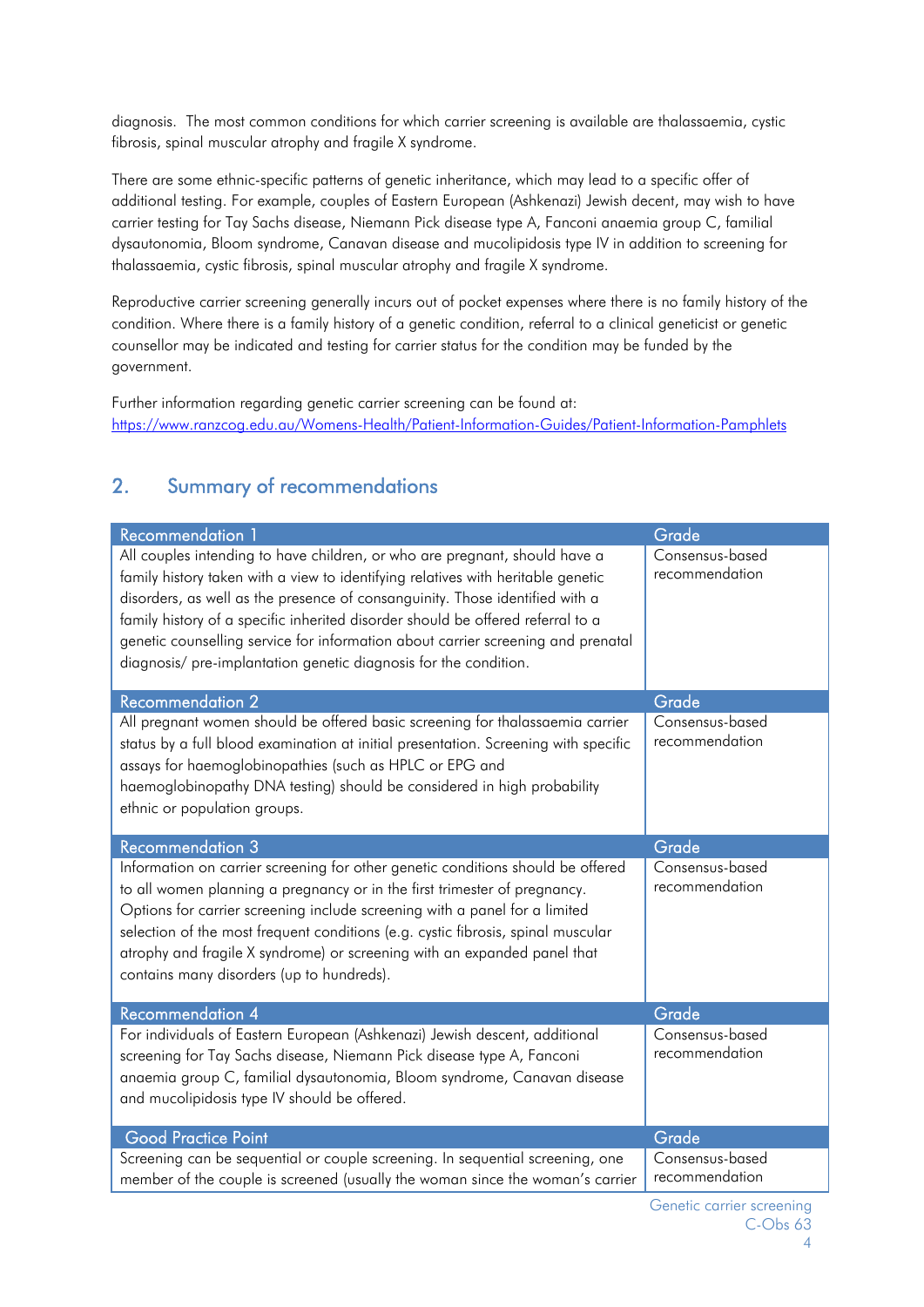| status for X-linked conditions is relevant) and the second member of the couple<br>is only screened if the first member is a carrier of one or more autosomal<br>recessive conditions. In couple screening both members of the couple are<br>screened at the same time.                                                         |                                   |
|---------------------------------------------------------------------------------------------------------------------------------------------------------------------------------------------------------------------------------------------------------------------------------------------------------------------------------|-----------------------------------|
| <b>Recommendation 5</b>                                                                                                                                                                                                                                                                                                         | Grade                             |
| Women wanting more information about carrier screening should be given the<br>opportunity to have a more detailed discussion about carrier screening with an<br>informed clinician. Informed consent for screening should be obtained and this<br>should include any out of pocket expenses that are required for this testing. | Consensus-based<br>recommendation |
| Recommendation 6                                                                                                                                                                                                                                                                                                                | Grade                             |
| Laboratories should only report carrier status for class 4 and 5 mutations.<br>Variants of unknown significance should not be reported.                                                                                                                                                                                         | Consensus-based<br>recommendation |
| Recommendation 7                                                                                                                                                                                                                                                                                                                | Grade                             |
| All couples with a high chance of having a child with one of the conditions<br>screened for should be referred for genetic counselling to be informed of<br>available reproductive options and to assist with prenatal testing if the woman in<br>the couple found to have a high chance is pregnant when the result becomes    | Consensus-based<br>recommendation |
| known.                                                                                                                                                                                                                                                                                                                          |                                   |
| <b>Good Practice Point</b><br>It may be appropriate to refer couples with a high probability of having a child                                                                                                                                                                                                                  | Grade<br>Consensus-based          |

# 3. Introduction

Population carrier screening is defined as the detection of carrier status of autosomal and X-linked recessive diseases in couples or people who do not have an a priori increased chance of being a carrier based on their or their partners' personal or family history<sup>1</sup>. It does not refer to testing an individual with a strong family history of a known or possible genetic condition – these people should be offered direct referral to a specialist clinical genetics service.

Carrier screening for genetic conditions has been available since the 1970s with screening for Tay Sachs disease by testing of hexosamindase A levels in blood and for haemoglobinopathies by full blood examination and haemoglobin electrophoresis<sup>2</sup>. Since the late 1980s, screening by directly testing for genetic mutations has been possible.

#### Carrier screening for selected genetic conditions of highest population frequency

Testing has been widely offered for conditions common in particular ethnic groups such as cystic fibrosis in Caucasians, Tay Sachs disease and a number of other conditions in Ashkenazi Jewish individuals, and haemoglobinopathies in those of Mediterranean, African and Asian ethnicity. The carrier and affected frequencies for cystic fibrosis, spinal muscular atrophy and fragile X syndrome are shown in table 1. The results from an Australian study found that approximately 1 in 20 individuals accessing self-funded carrier screening were carriers of cystic fibrosis, spinal muscular atrophy and/or fragile X syndrome $^3$ .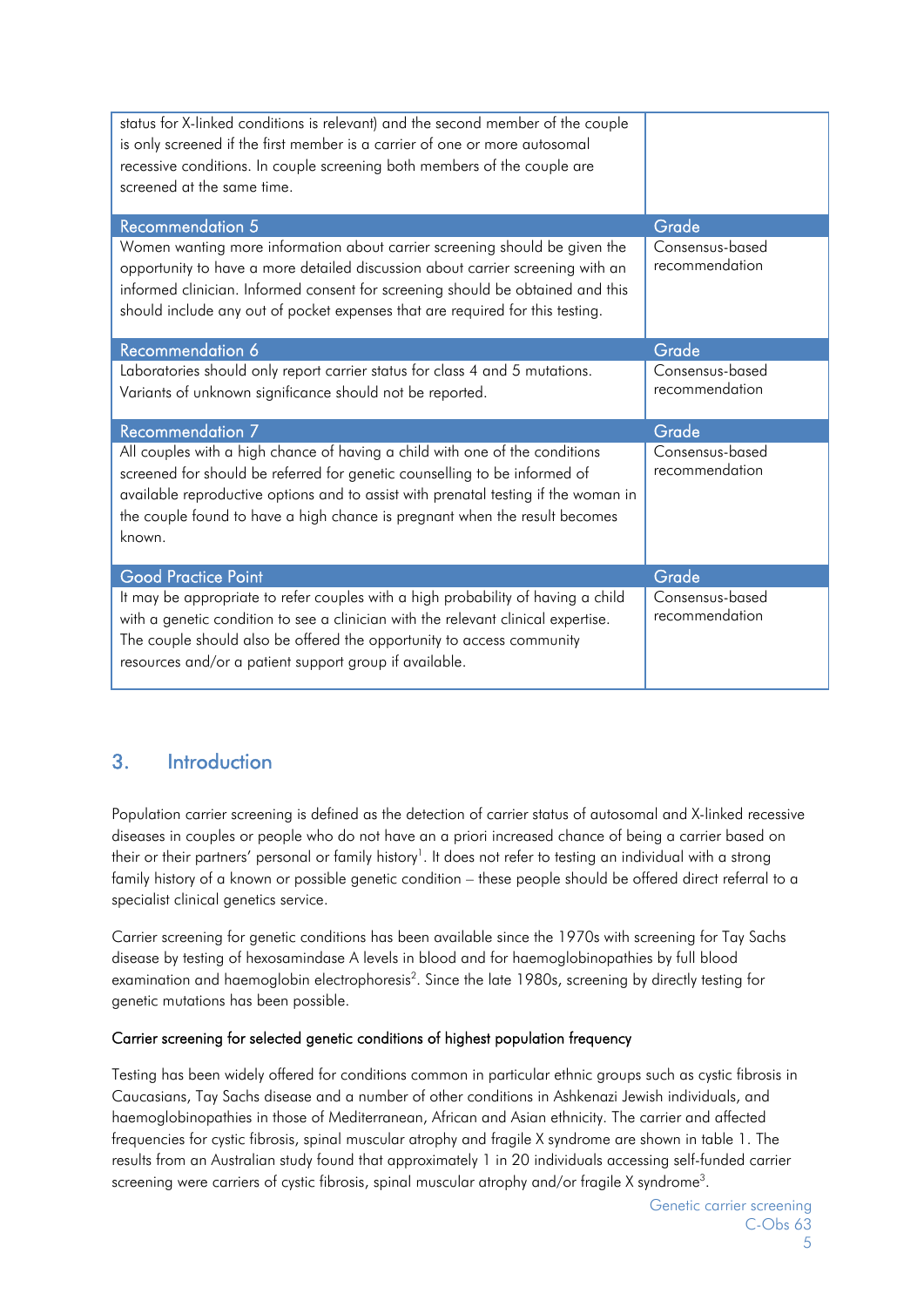Table 1- frequency of carrier and affected individuals for cystic fibrosis, spinal muscular atrophy and fragile X syndrome from 12,000 screened individuals in Australia3

| Condition               | Carrier  | Affected          | Main clinical features<br>of the condition                             |
|-------------------------|----------|-------------------|------------------------------------------------------------------------|
| Cystic fibrosis         | 1 in 35  | 1 in 4925*        | Recurrent lung<br>infections,<br>malabsorption,<br>shortened life span |
| Spinal muscular atrophy | 1 in 50  | 1 in 9917*        | Severe muscle<br>weakness, death<br>usually during<br>childhood        |
| Fragile X syndrome      | 1 in 332 | 1 in 7143 males ^ | Intellectual disability,<br>autism                                     |

 $* =$  inferred from the carrier frequency

 $\hat{ }$  = based on a meta-analysis of data<sup>4</sup>

Prenatal diagnosis has been available for inherited genetic conditions since 1977. The current rate of prenatal diagnosis for an increased chance of single gene condition is approximately 1 in 500 births<sup>5</sup>. The three most common inherited genetic conditions for which prenatal diagnosis is currently performed are thalassaemia, cystic fibrosis, and fragile X syndrome.

#### Expanded carrier screening

The development of next generation sequencing means it is now possible to ascertain the nucleotide sequence of all 23,000 genes for a fraction of the cost than was the case prior to this technology becoming available. This has resulted in the ability to offer carrier screening for over 1000 autosomal recessive and Xlinked conditions. From a study of over 30,000 people screened by next generation sequencing of over 100 genes, 1 in 3.4 people were a carrier of at least one condition.<sup>6</sup> Screening can involve sequencing of the nucleotide sequence of multiple entire genes or testing for specific mutations in multiple genes. The former has the advantage of identifying the maximum number of carriers but has the disadvantage of identifying variants of uncertain significance (VUS). A VUS is an alteration in a gene that cannot be categorised with certainty as a mutation or a benign polymorphism.

Reproductive carrier screening for cystic fibrosis has been shown to be cost effective in Australia.<sup>7</sup> Screening by next generation sequencing is more cost effective than screening for selected mutations in genes.<sup>6</sup> The absolute cost effectiveness of expanded reproductive carrier screening has not been studied, however. As the cost of testing is reduced and expensive treatments for genetic disorders become available, it is anticipated that screening for multiple conditions will become more cost effective in the future.

#### Reproductive options after carrier screening

Where both members of a couple are found to be carriers of an autosomal recessive condition or a woman is found to be a carrier of an X-linked condition, and thus have a 1 in 4 chance of each pregnancy being affected by the condition, a number of reproductive options are available including:

1. Having a child naturally and testing after birth to see if the child is affected.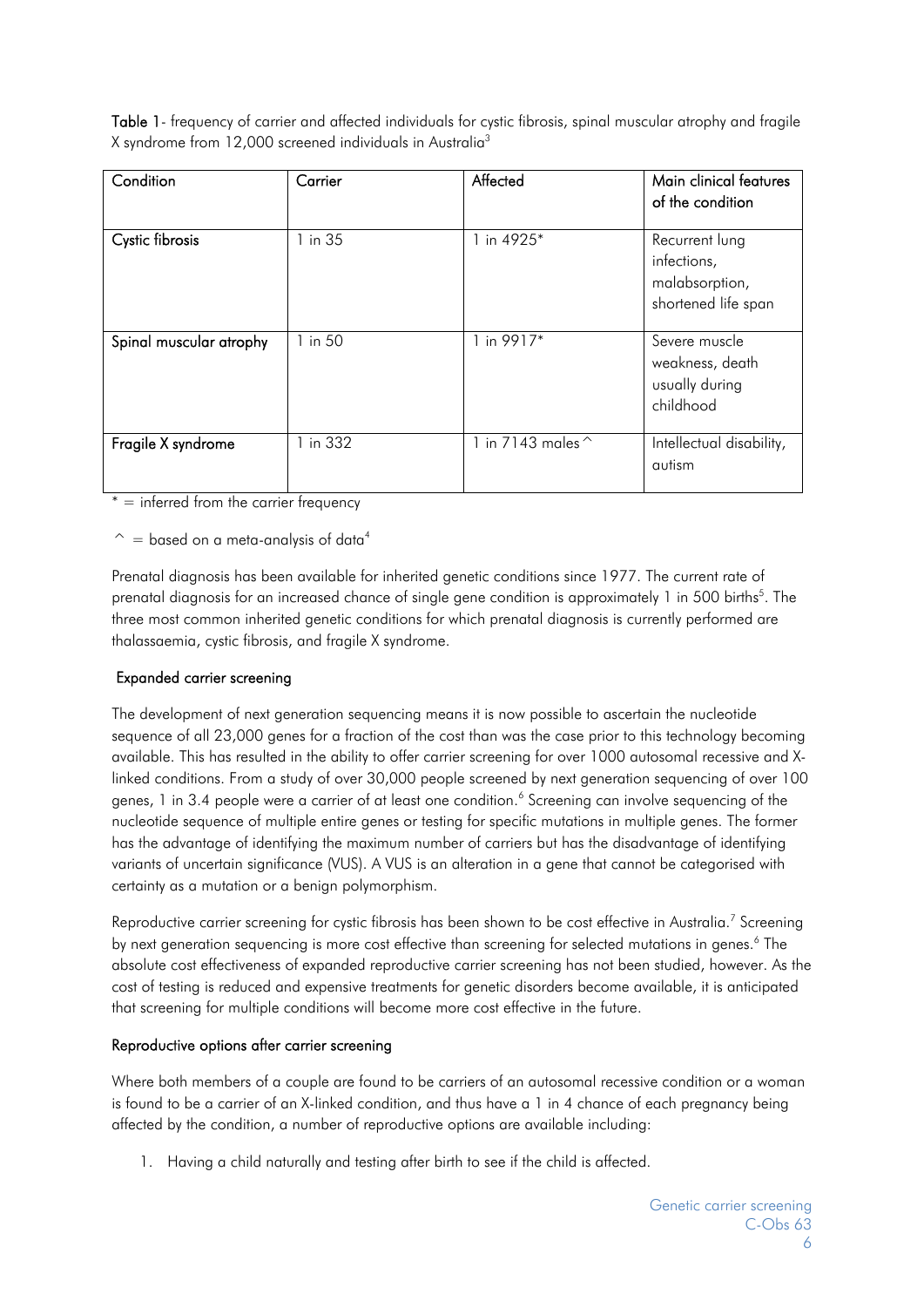- 2. Conceiving naturally and having diagnostic testing during pregnancy to determine if the fetus is affected. This is usually performed with an invasive test (amniocentesis or chorionic villus sampling).
- 3. Conceiving the pregnancy by in vitro fertilisation (IVF) and testing embryos by preimplantation genetic diagnosis (PGD). Unaffected embryos would then be selected for achieving pregnancy.
- 4. Using donor sperm, egg or embryo from unaffected individuals.
- 5. Adoption.
- 6. Not having children.

# 4. Discussion and recommendations

#### 4.1 Family history

| All couples intending to have children, or who are pregnant, should have a<br>Consensus-based                                                                                                                                                                                                                           | <b>Recommendation 1</b>                                                          | Grade          |
|-------------------------------------------------------------------------------------------------------------------------------------------------------------------------------------------------------------------------------------------------------------------------------------------------------------------------|----------------------------------------------------------------------------------|----------------|
| disorders, as well as the presence of consanguinity. Those identified with a<br>family history of a specific inherited disorder should be offered referral to a<br>genetic counselling service for information about carrier screening and prenatal<br>diagnosis/ pre-implantation genetic diagnosis for the condition. | family history taken with a view to identifying relatives with heritable genetic | recommendation |

All women/couples should be questioned about genetic conditions that are present in their family as well as the presence of consanguinity. This information may inform specific carrier screening and/or chromosomal testing for the couple. Referral to a clinical genetic health professional should be considered where a family history of a genetic condition is identified.

#### 4.2 Who should be offered screening?

| Recommendation 2                                                                    | Grade           |
|-------------------------------------------------------------------------------------|-----------------|
| All pregnant women should be offered basic screening for thalassaemia carrier       | Consensus-based |
| status by a full blood examination at initial presentation. Screening with specific | recommendation  |
| assays for haemoglobinopathies (such as HPLC or EPG and                             |                 |
| haemoglobinopathy DNA testing) should be considered in high probability             |                 |
| ethnic or population groups.                                                        |                 |
|                                                                                     |                 |

All women and couples planning pregnancy should be offered screening for genetic conditions irrespective of the presence or absence of a family history of a genetic condition or the ethnicity of the individuals. Screening should ideally be prior to a pregnancy so reproductive options are available to the couple but if the woman/couple present for the first time in early pregnancy, testing should still be offered at that time.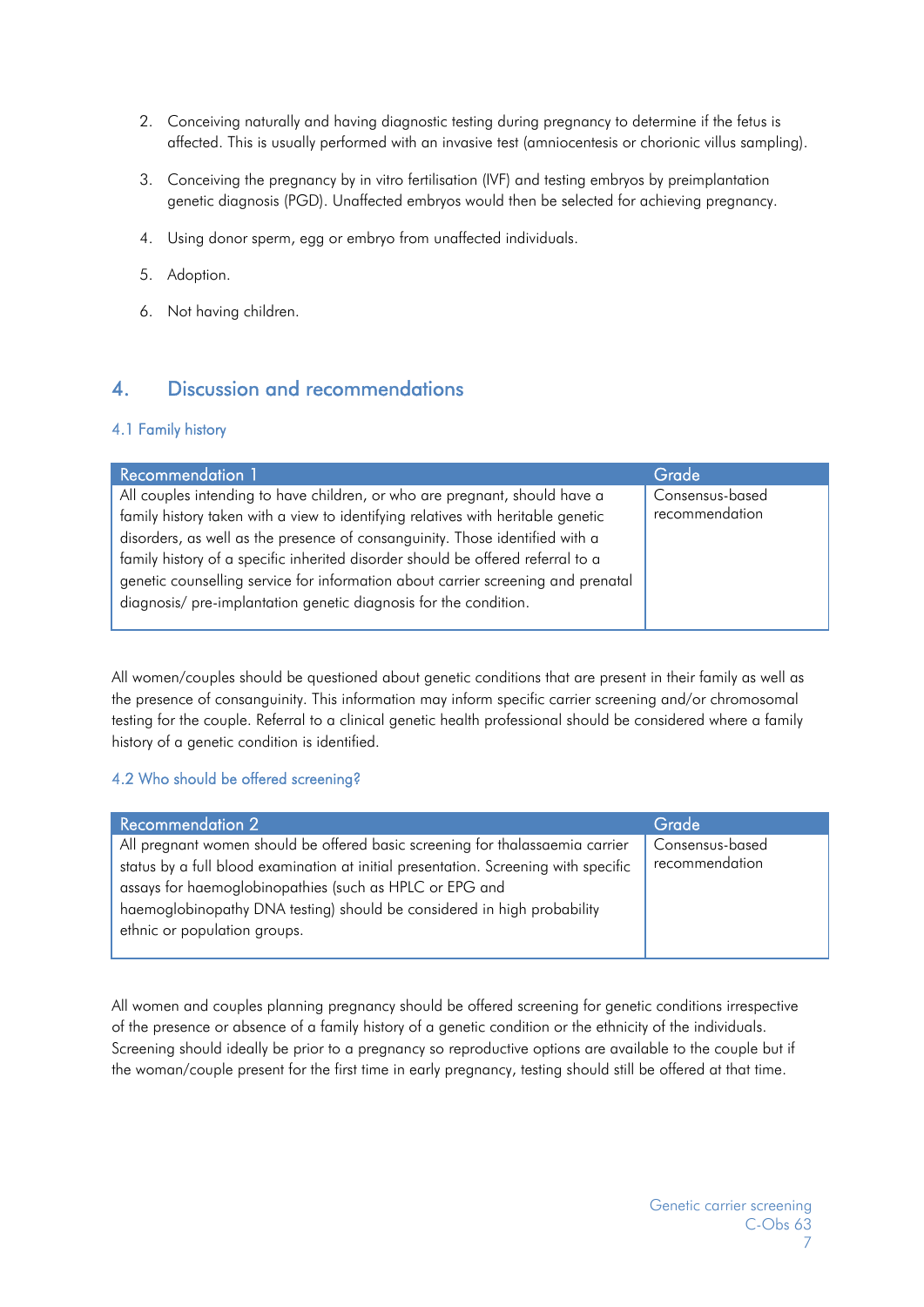#### 4.3 What conditions should be offered?

| <b>Recommendation 3</b>                                                                                                                                                                                                                                                                                                                                                                                                                                 | Grade                             |
|---------------------------------------------------------------------------------------------------------------------------------------------------------------------------------------------------------------------------------------------------------------------------------------------------------------------------------------------------------------------------------------------------------------------------------------------------------|-----------------------------------|
| Information on carrier screening for other genetic conditions should be offered<br>to all women planning a pregnancy or in the first trimester of pregnancy.<br>Options for carrier screening include screening with a panel for a limited<br>selection of the most frequent conditions (e.g. cystic fibrosis, spinal muscular<br>atrophy and fragile X syndrome) or screening with an expanded panel that<br>contains many disorders (up to hundreds). | Consensus-based<br>Recommendation |
| <b>Recommendation 4</b>                                                                                                                                                                                                                                                                                                                                                                                                                                 | Grade                             |
| For individuals of Eastern European (Ashkenazi) Jewish descent, additional<br>screening for Tay Sachs disease, Niemann Pick disease type A, Fanconi<br>anaemia group C, familial dysautonomia, Bloom syndrome, Canavan disease<br>and mucolipidosis type IV should be offered.                                                                                                                                                                          | Consensus-based<br>Recommendation |

The conditions for which genetic screening is offered should be a cause of major diminution of quality of life and/or reduction in lifespan.

Information on carrier screening for the most common inherited genetic conditions in our population, that is thalassaemia, cystic fibrosis, spinal muscular atrophy, and fragile X syndrome, should be offered to all women planning pregnancy or in early pregnancy. Screening the general population for a limited range of high frequent single gene disorders is called panethnic screening.

For individuals of Eastern European (Ashkenazi) Jewish descent, additional ethnic-specific screening for Tay Sachs disease, Niemann Pick disease type A, Fanconi anaemia group C, familial dysautonomia, Bloom syndrome, Canavan disease and mucolipidosis type IV should be offered.

With the introduction of new genomic sequencing techniques, carrier screening for multiple autosomal and X-linked recessive conditions – "expanded carrier screening" - is now available for couples who have no family history of a genetic disorder. $^8$  Clinicians should be aware that expanded carrier panels may vary substantially in their content, mutation coverage, and reporting strategies, depending on the provider<sup>9</sup>. This is a rapidly evolving field and the Federal Government has invested in a large trial of expanded carrier screening which is expected to inform future service delivery and funding<sup>10</sup>. Currently, "expanded carrier screening" should only be offered in the context of well-defined clinical pathways for pre- and post-test genetic counselling, as up to 24% of adults will be found to be a carrier of at least one recessive disorder<sup>8, 11</sup>

Panethnic and expanded carrier screening are both acceptable approaches for prepregnancy and prenatal carrier screening. Health services and clinicians should develop a consistent approach to carrier screening according to their local context, and ensure that appropriate clinical services for pre- and post-test genetic counselling are available.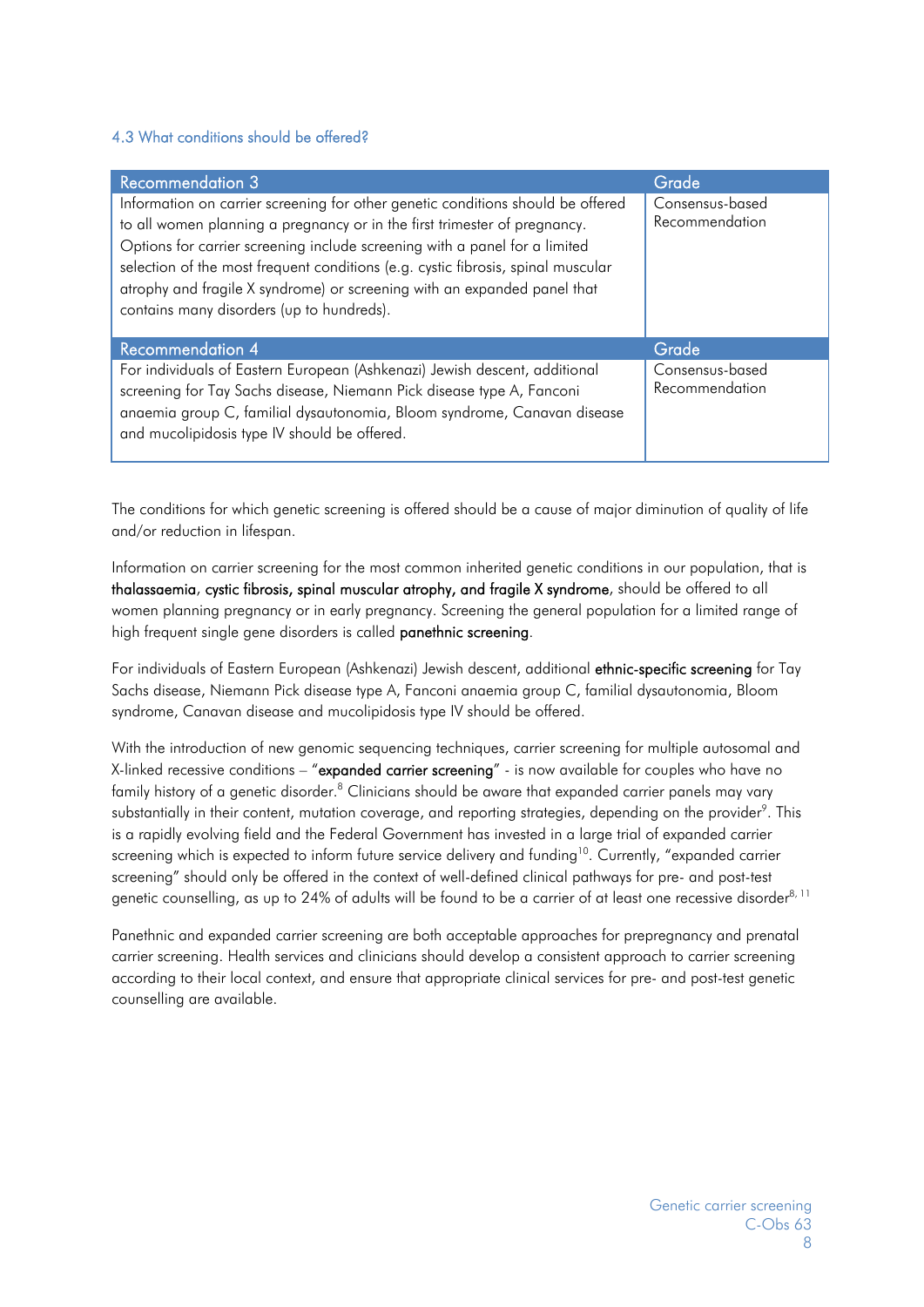#### 4.4 How should screening be performed?

| <b>Good Practice Point</b>                                                      | Grade           |
|---------------------------------------------------------------------------------|-----------------|
| Screening can be sequential or couple screening. In sequential screening, one   | Consensus-based |
| member of the couple is screened (usually the woman since the woman's carrier   | recommendation  |
| status for X-linked conditions is relevant) and the second member of the couple |                 |
| is only screened if the first member is a carrier of one or more autosomal      |                 |
| recessive conditions. In couple screening both members of the couple are        |                 |
| screened at the same time.                                                      |                 |
|                                                                                 |                 |

Screening is usually provided as either (i) sequential screening, or (ii) couple screening.

(i) Sequential screening (also called two step screening) refers to where one member of the couple is offered testing first (usually the woman). If she/he is a carrier of an autosomal recessive condition, the other member of the couple is then offered screening. It is generally the female member of the couple who is offered screening in the first instance since for X-linked conditions such as fragile X syndrome, it is the female member's carrier status that is important. The advantage of sequential screening is that it reduces overall costs of testing for most couples (as most couples only require one member to be tested). It also allows for cascade testing of relatives of carriers. Cascade testing refers to testing of relatives of a person who is affected by or is a carrier of a genetic condition and who therefore has a higher probability of being a carrier than an unrelated individual.

(ii) Couple screening (also called one step screening) refers to testing both members of a couple simultaneously with the provision of a combined "low probability" or "high probability" result. A high probability result is provided if both members of the couple are carriers of the same autosomal recessive condition or the woman is a carrier of an X-linked condition. All other couples are provided with a low probability result. Those provided with a low probability result may or may not be informed of the individual results of carrier testing. The advantages of couple screening over sequential screening are (i) that the result for the couple is available in the same time period as for the first member of the couple for sequential screening; (ii) far fewer individuals/couples require genetic counselling since the number of carrier couples is far lower than the number of carriers identified by sequential screening (iii) anxiety from waiting for the partner result once the first person is found to be a carrier of one or more conditions is minimised since most will be identified as low probability as a couple. The disadvantages are that (i) test costs are higher, and (ii) the opportunity for cascade testing is largely lost if the individuals are not made aware of the conditions that they carry, and (iii) the results also become invalid if the individuals change reproductive partners for future pregnancies.

#### 4.5 Informed consent

| <b>Recommendation 5</b>                                                        | Grade           |
|--------------------------------------------------------------------------------|-----------------|
| Women wanting more information about carrier screening should be given the     | Consensus-based |
| opportunity to have a more detailed discussion about carrier screening with an | Recommendation  |
| informed clinician. Informed consent for screening should be obtained and this |                 |
| should include any out of pocket expenses that are required for this testing.  |                 |
|                                                                                |                 |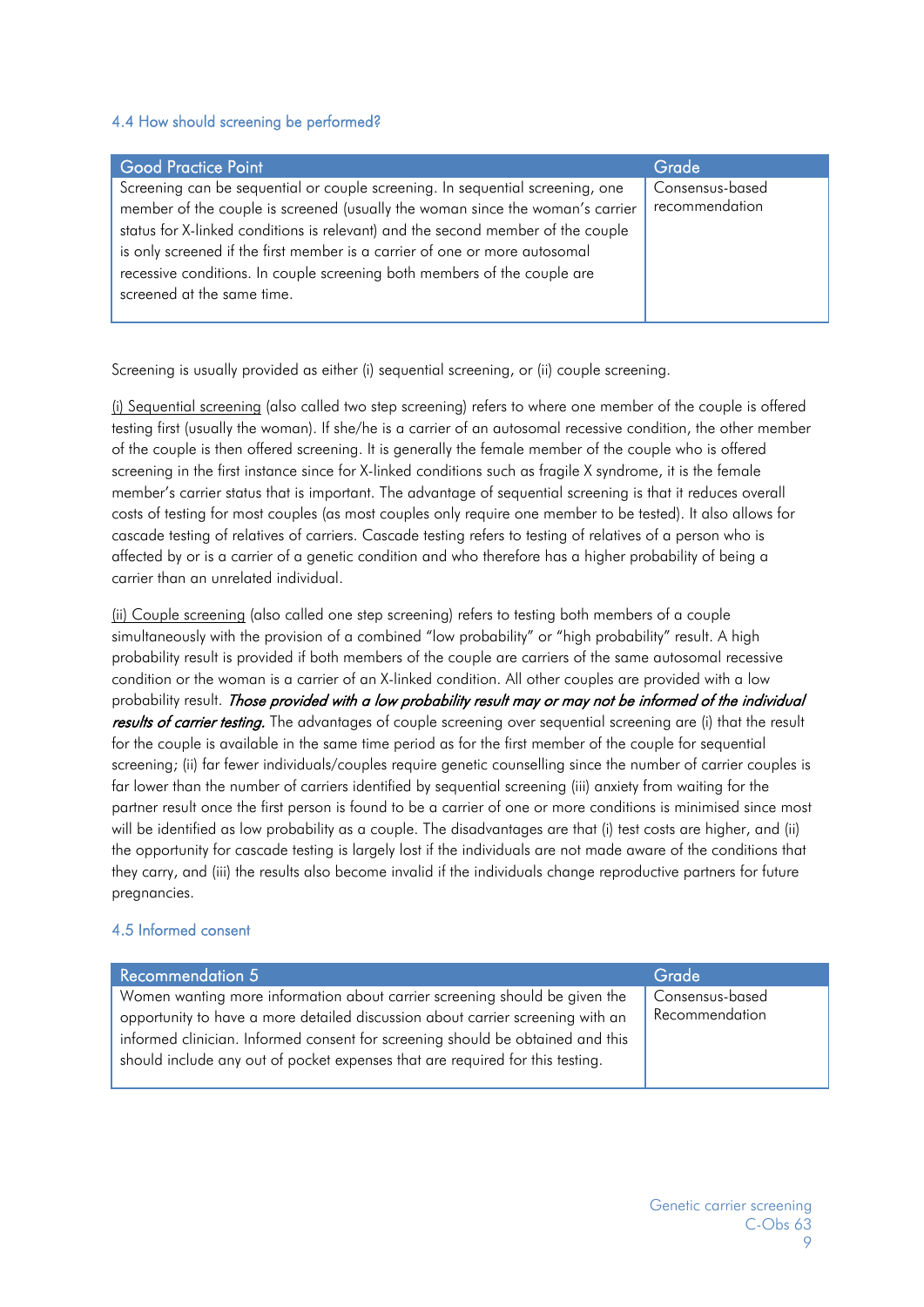All individuals/couples having screening should provide written informed consent that should include:

(i) Acknowledgement that screening will not identify carrier status for all mutations in the tested genes and therefore that there is a residual chance of the couple having a child with one of the conditions screened for.

(ii) Acknowledgement that there is a small chance of identifying the individual tested as affected by one of the conditions screened for. An example is the identification of homozygous/compound heterozygous mutations in the CFTR gene in an individual with no symptoms, congenital bilateral absence of the vas deferens and/or pulmonary symptoms.

(iii) If couple screening is offered, the members of the couple need to be informed that if they have children with a different partner that they require rescreening to define the reproductive risk for that new couple.

#### 4.6 What genetic findings should laboratories report?

| Recommendation 6                                                            | Grade                       |
|-----------------------------------------------------------------------------|-----------------------------|
| Laboratories should only report carrier status for class 4 and 5 mutations. | Consensus-based             |
| Variants of unknown significance should not be reported.                    | <sup>t</sup> recommendation |
|                                                                             |                             |

Laboratories should only report carrier status for class 4 (likely pathogenic) and 5 (pathogenic) mutations. Variants of unknown/uncertain significant (VUS) should not be reported.

#### 4.7 Carrier couples of autosomal recessive conditions / female carriers of X-linked conditions

| <b>Recommendation 7</b>                                                                                                                                                                                                                                                                                                                              | Grade                                    |
|------------------------------------------------------------------------------------------------------------------------------------------------------------------------------------------------------------------------------------------------------------------------------------------------------------------------------------------------------|------------------------------------------|
| All couples found to have a high probability of having a child with one of the<br>conditions screened for should be referred for genetic counselling to be<br>informed of available reproductive options and to assist with prenatal testing if<br>the woman in the couple found to have a high chance is pregnant when the<br>result becomes known. | Consensus-based<br>recommendation        |
| <b>Good Practice Point</b>                                                                                                                                                                                                                                                                                                                           | Grade                                    |
| It may be appropriate to refer couples with a high chance of having a child with<br>a genetic condition to see a clinician with the relevant clinical expertise. The<br>couple should also be offered the opportunity to access community resources<br>and/or a patient support group if available.                                                  | <b>Consensus Based</b><br>Recommendation |

All couples found to have a higher chance of having a child with one of the conditions screened for should be referred for genetic counselling to be informed of available reproductive options.

4.7.1 The preconception period is the preferred timing for carrier screening as advances in preimplantation genetic diagnosis (PGD) now provide couples with a means to avoid having a pregnancy affected by a heritable disorder altogether. For many couples, undergoing in vitro fertilisation (IVF), PGD and selective transfer of an unaffected embryo is ethically more acceptable than conceiving by chance, undergoing prenatal diagnosis, and considering termination of an affected pregnancy.<sup>12, 13</sup> Other options for couples wishing to avoid conception of an affected pregnancy include gamete or embryo donation, adoption or forgoing pregnancy.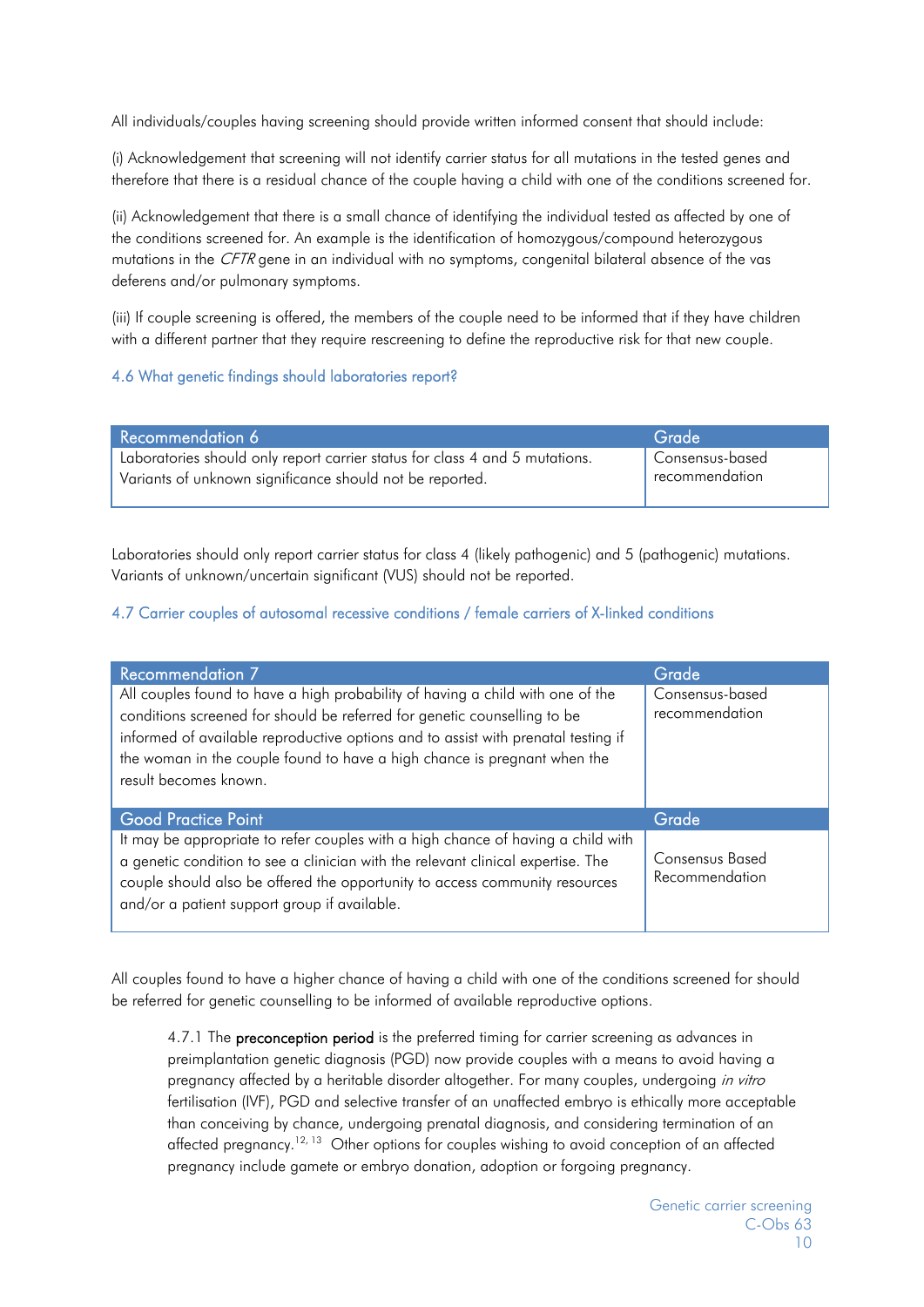4.7.2 If a couple are found to have an increased chance **during pregnancy**, genetic counselling and prenatal diagnosis should be offered. Diagnostic testing (usually involving amniocentesis or chorionic villus sampling) may allow couples to prepare for the birth of a child with a genetic condition, to consider the option of terminating an affected pregnancy, or, in some rare cases, to allow in utero treatment.

4.7.3. Regardless of the timing of diagnosis, it may be appropriate to refer the couple to see a physician with expertise in the condition that the couple are found to have an increased probability of. An example is referral of a couple found have a high chance of having a child with cystic fibrosis to a respiratory paediatrician. The couple should also be offered the opportunity to access community resources and/or a patient support group if available.

#### 4.8 Costs of screening and equity of access

Currently genetic carrier screening for low probability couples is only available on a user pays basis, apart from haemoglobinopathy screening, which is commonly performed via a full blood examination. Individuals and couples should be informed that there is an out of pocket expense for this screening. It is acknowledged that there is inequity of access to reproductive carrier screening as the current average cost of \$400 represents a substantial financial barrier for many couples. The responsible and ethical implementation of genomic advances in medicine requires equal access for all couples regardless of socioeconomic factors. Development of funding models that provide for equitable access to screening should be an urgent health policy priority.

#### 4.9 Laboratory accreditation and standards

All laboratories currently undertaking carrier screening should be accredited by the National Association of Testing Authorities (NATA) in Australia, and International Accreditation New Zealand (IANZ) in New Zealand.

Laboratories that undertake carrier testing should undertake audit and monitoring of their carrier screening programs and participate in external quality assurance activities.

All pathology laboratories in Australia receiving funding via Medicare must be accredited by the National Association of Testing Authorities (NATA)/RCPA Laboratory Accreditation Program. The Standards are set by the National Pathology Accreditation Advisory Council (NPAAC). The Standards are based on the international standard ISO 15189 Standard for Medical Laboratories. In New Zealand laboratories are accredited via IANZ using the same ISO 15189 as their basis(https://www.rcpa.edu.au/Patients/Lab-Accreditation).

#### 4.10 Implications for maternity and genetics workforce

Reproductive carrier screening on a population basis is a new area of practice for many maternity clinicians. Educational resources and training for health professionals should be developed prior to the introduction of screening into routine clinical care.

Health professionals caring for reproductive age women should have up-to-date knowledge of the options available for carrier screening, awareness of appropriate patient resources, and established clinical pathways for referrals to specialist genetic services.

#### 4.11 Community engagement

RANZCOG recognises that increasing uptake of carrier screening may have broader implications for community perceptions of disability and genetic probability. It is important that expanding opportunities for carrier screening, prenatal diagnostic testing, and reproductive choice do not lead to negative consequences for individuals living with genetic conditions, such as a reduction in health services, or stigmatisation. To this end, carrier screening programs should be developed in consultation with consumer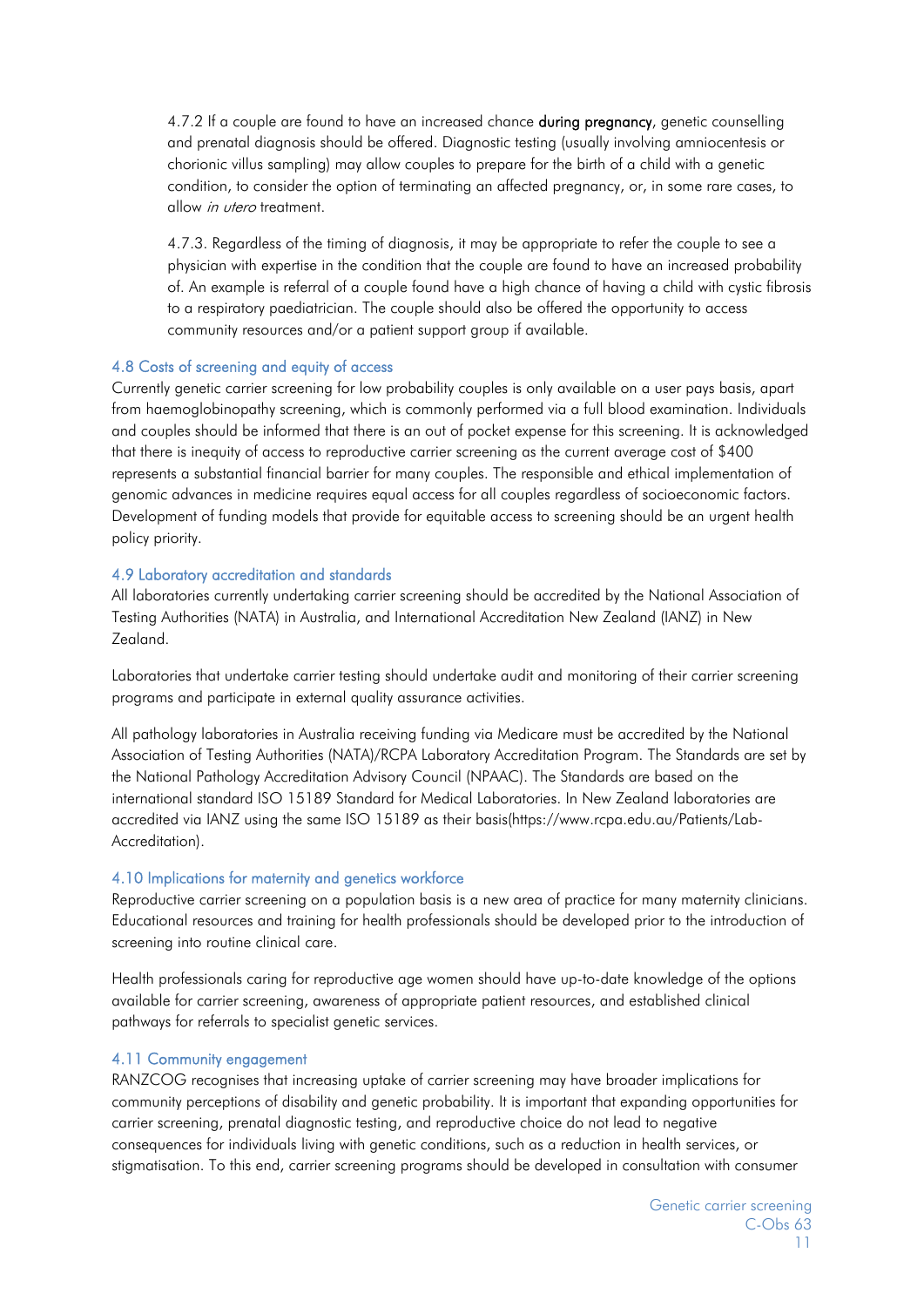representatives, health advocacy groups and other stakeholders to ensure that community values and distributive justice are maintained within our health system.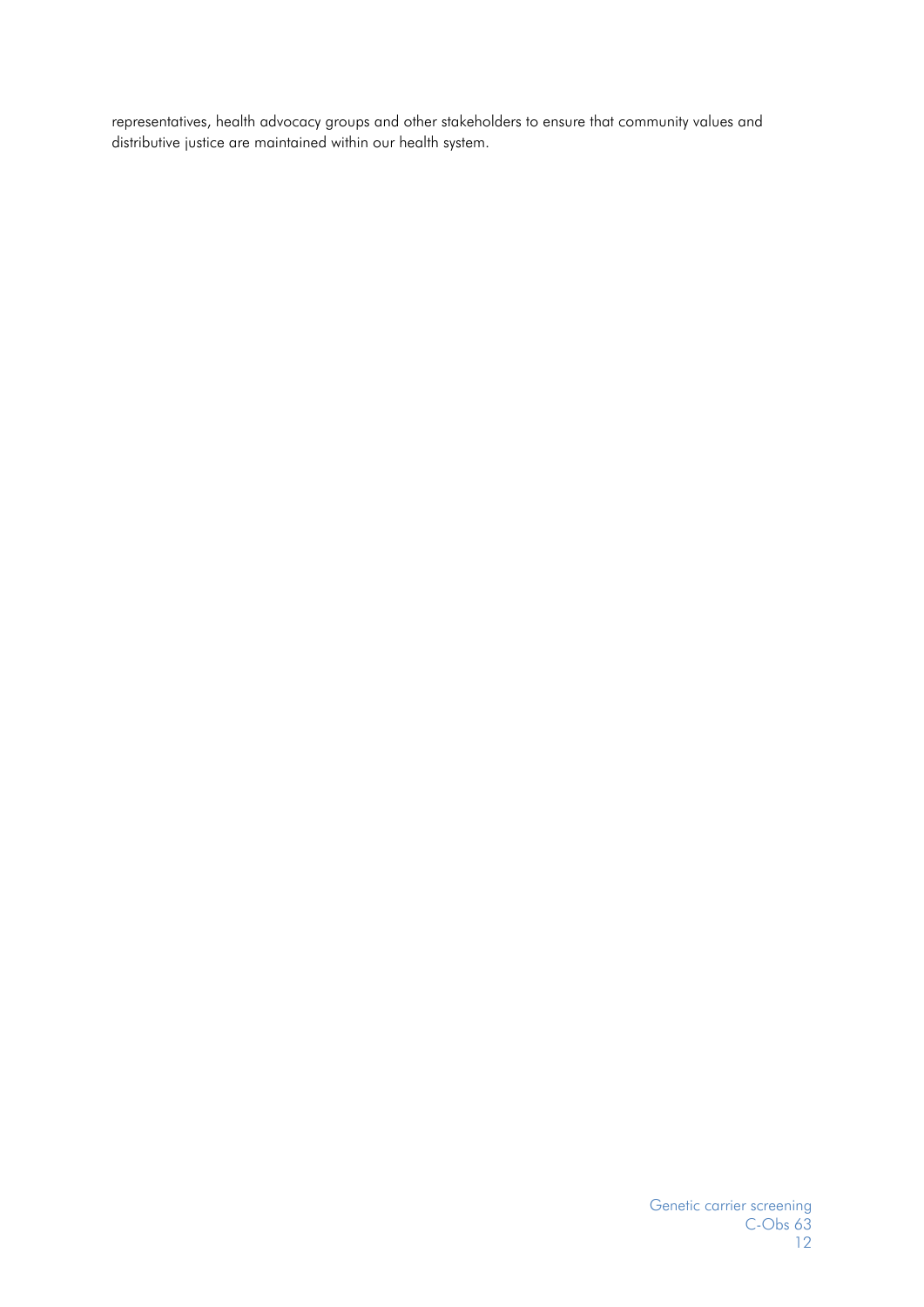# 5. References

- 1. Henneman L, Borry P, D C, al e. Responsible implementation of expanded carrier screening. Eur J Hum Genet. 2016;24:e1-e12.
- 2. Delatycki MB. Population screening for reproductive risk for single gene disorders in Australia: now and the future. Twin Res Hum Genet. 2008;11(4):422-30.
- 3. Archibald AD, Smith MJ, Burgess T, Scarff KL, Elliott J, Hunt CE, et al. Reproductive genetic carrier screening for cystic fibrosis, fragile X syndrome, and spinal muscular atrophy in Australia: outcomes of 12,000 tests. Genet Med. 2018;20(5):513-23.
- 4. Hunter J, Rivero-Arias O, Angelov A, Kim E, Fotheringham I, Leal J. Epidemiology of fragile X syndrome: a systematic review and meta-analysis. Am J Med Genet A. 2014;164A(7):1648-58.
- 5. Poulton A, Lewis S, Hui L, J. H. Preimplantation and prenatal diagnosis for single gene disorders: a population based study from 1977 to 2016. Prenatal diagnosis. 2018.
- 6. Norman R, van Gool K, Hall J, Delatycki M, J. M. Cost-effectiveness of carrier screening for cystic fibrosis in Australia. J Cyst Fibros. 2012;11:281-7.
- 7. Azimi M, Schmaus K, Gregor V, Neitzel D, Rochelle R, T. D. Carrier screening by next-generation sequencing: health benefits and cost effectiveness. Mol Genet Genomic Med. 2016;4:292-302.
- 8. Edwards JG, Feldman G, Goldberg J, Gregg AR, Norton ME, Rose NC, et al. Expanded carrier screening in reproductive medicine-points to consider: a joint statement of the american college of medical genetics and genomics, american college of obstetricians and gynecologists, national society of genetic counselors, perinatal quality foundation, and society for maternal-fetal medicine. Obstetrics and gynecology. 2015;125(3):653-62.
- 9. Chokoshvili D, Vears D, P. B. Expanded carrier screening for monogenic disorders: where are we now? . Prenatal diagnosis. 2018;38(1):59-66.
- 10. Mackenzie mission access to pre-pregnancy genetic screening 2018. Available from: http://www.abc.net.au/news/2018-03-01/mackenzie-mission-access-to-pre-pregnancy-geneticscreening/9496734.
- 11. Lazarin GA, Haque IS, Nazareth S, Iori K, Patterson AS, Jacobson JL, et al. An empirical estimate of carrier frequencies for 400+ causal Mendelian variants: results from an ethnically diverse clinical sample of 23,453 individuals. . Genet Med. 2013;15(3):178-86.
- 12. Cameron C, R. W. Is There an Ethical Difference Between Preimplantation Genetic Diagnosis and Abortion? . Journal of medical ethics. 2003;29:90-2.
- 13. Karatas J, Strong K, Barlow-Stewart K, McMahon C, Meiser B, C. R. Psychological Impact of Preimplantation Genetic Diagnosis: A Review of the Literature. . Reproductive BioMedicine Online. 2010;20:83-91.
- 14. National Health and Medical Research Council. NHMRC additional levels of evidence and grades for recommendations for developers of guidelines. Canberra2009.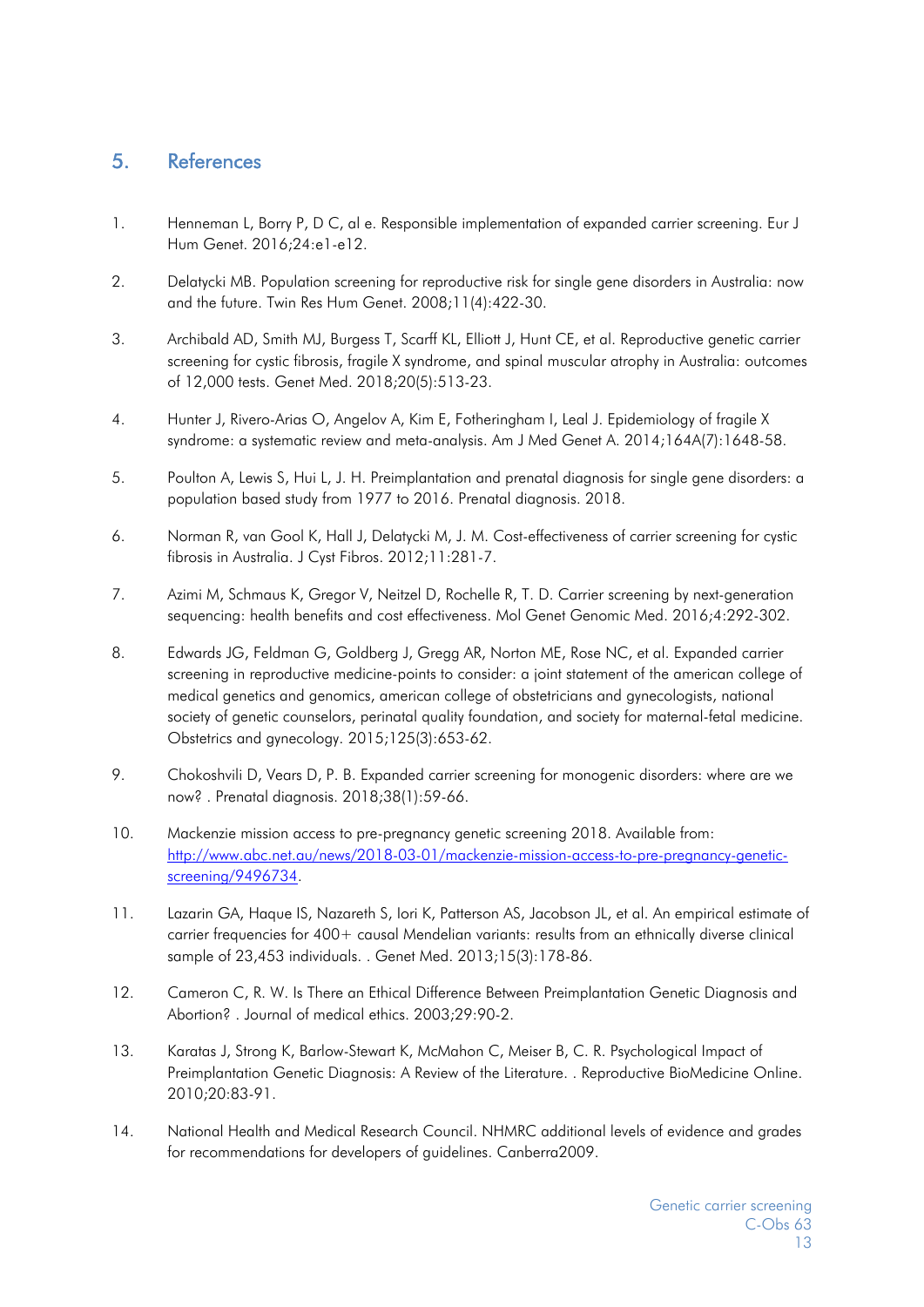# 6. Other suggested reading

ACOG Committee Opinion No. 690, March 2017. Carrier screening in the Age of Genomic Medicine. https://www.acog.org/Clinical-Guidance-and-Publications/Committee-Opinions/Committee-on-Genetics/Carrier-Screening-in-the-Age-of-Genomic-Medicine

ACOG Committee Opinion No.691 March 2017 Carrier screening for Genetic Conditions. https://www.acog.org/Clinical-Guidance-and-Publications/Committee-Opinions/Committee-on-Genetics/Carrier-Screening-for-Genetic-Conditions

ACMG position statement on prenatal/preconception expanded carrier screening. Genetics in Medicine volume 15, pages 482-483 (2013). https://www.nature.com/articles/gim201347

# 7. Links to other College statements

Prenatal screening and diagnostic testing for fetal chromosomal and genetic conditions (C-Obs 59)

# 8. Patient information

A range of RANZCOG Patient Information Pamphlets can be ordered via:

https://www.ranzcog.edu.au/Womens-Health/Patient-Information-Guides/Patient-Information-Pamphlets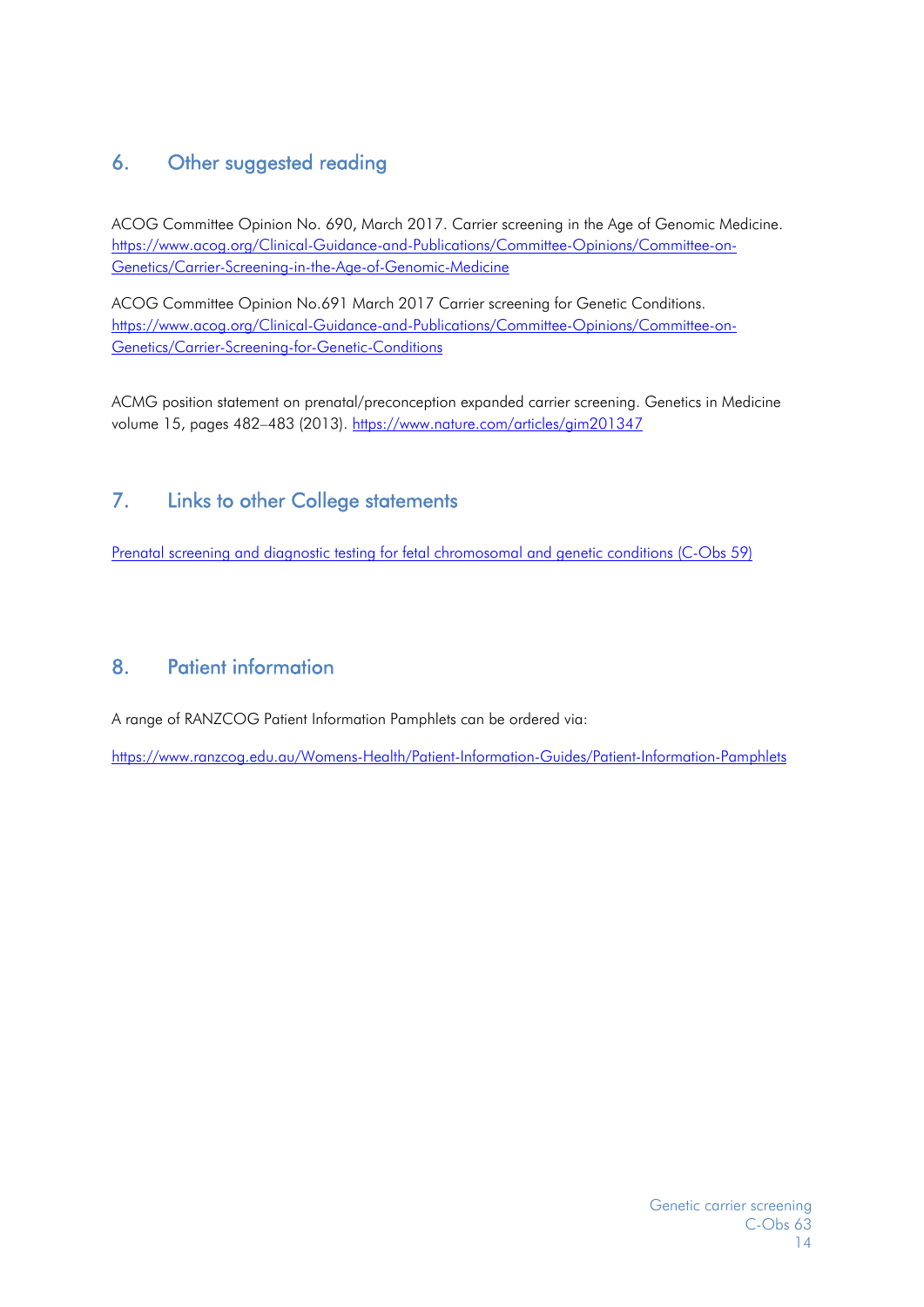# 9. Appendices

Appendix A Women's Health Committee Membership

| Name                              | <b>Position on Committee</b>    |
|-----------------------------------|---------------------------------|
| Professor Yee Leung               | <b>Chair and Board Member</b>   |
| Dr Gillian Gibson                 | Deputy Chair, Gynaecology       |
|                                   | Deputy Chair, Obstetrics and    |
| Dr Scott White                    | Subspecialties Representative   |
| Associate Professor Ian Pettigrew | Member and EAC Representative   |
| Dr Kristy Milward                 | Member and Councillor           |
| Dr Will Milford                   | Member and Councillor           |
| Dr Frank O'Keeffe                 | Member and Councillor           |
| Professor Sue Walker              | Member                          |
| Dr Roy Watson                     | Member and Councillor           |
| Dr Susan Fleming                  | Member and Councillor           |
| Dr Marilyn Clarke                 | <b>ATSI Representative</b>      |
| Associate Professor Kirsten Black | Member                          |
| Dr Thangeswaran Rudra             | Member                          |
| Dr Nisha Khot                     | Member and SIMG Representative  |
| TBC                               | Midwifery Representative        |
| <b>TBC</b>                        | <b>Community Representative</b> |
| Dr Alicia Mulligan                | Trainee Representative          |
| Prof Caroline De Costa            | Co-opted member (ANZJOG member) |

#### Genomics Advisory Working Group

| <b>Name</b>                  | Position on Committee           |
|------------------------------|---------------------------------|
| Professor Steve Robson       | Chair                           |
| Associate Professor Lisa Hui | Member                          |
| Professor Martin Delatycki   | <b>HGSA Representative</b>      |
| Ms Julie Cini                | <b>Community Representative</b> |

Appendix B Overview of the development and review process for this statement

i. Steps in developing and updating this statement

This statement was originally developed in March 2018. The Genomics Advisory Working Group & Women's Health Committee carried out the following steps in reviewing this statement:

- Declarations of interest were sought from all members prior to reviewing this statement.
- Structured clinical questions were developed and agreed upon.
- An updated literature search to answer the clinical questions was undertaken.
- At the March 2018 face-to-face committee meeting, the existing consensus-based recommendations were reviewed and updated (where appropriate) based on the available body of evidence and clinical expertise. Recommendations were graded as set out below in Appendix B part iii)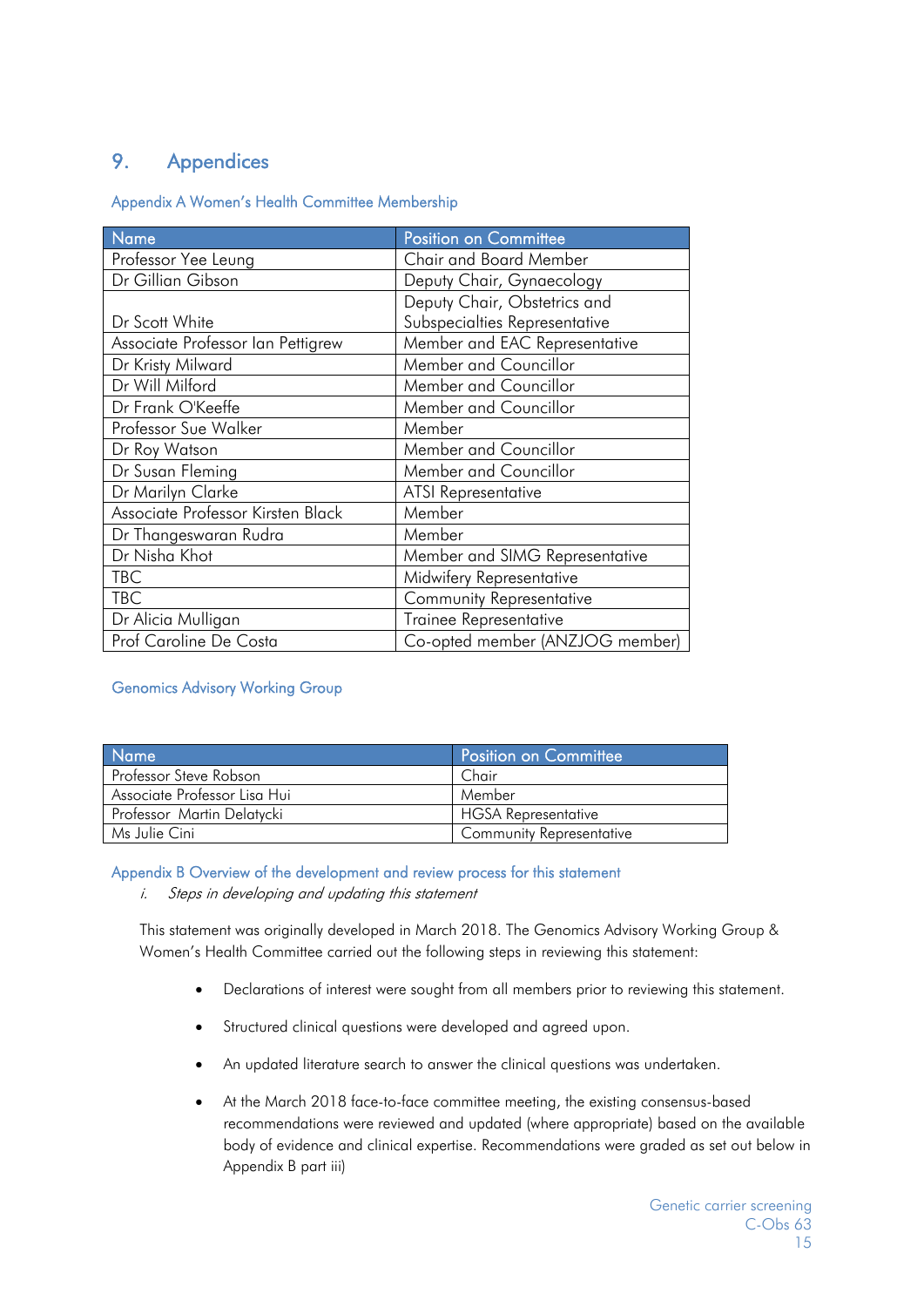#### ii. Declaration of interest process and management

Declaring interests is essential in order to prevent any potential conflict between the private interests of members, and their duties as part of the Women's Health Committee.

A declaration of interest form specific to guidelines and statements was developed by RANZCOG and approved by the RANZCOG Board in September 2012. The Women's Health Committee members were required to declare their relevant interests in writing on this form prior to participating in the review of this statement.

Members were required to update their information as soon as they become aware of any changes to their interests and there was a standing agenda item at each meeting where declarations of interest were called for and recorded as part of the meeting minutes.

There were no significant real or perceived conflicts of interest that required management during the process of updating this statement.

#### iii. Grading of recommendations

Each recommendation in this College statement is given an overall grade as per the table below, based on the National Health and Medical Research Council (NHMRC) Levels of Evidence and Grades of Recommendations for Developers of Guidelines.<sup>14</sup> Where no robust evidence was available but there was sufficient consensus within the Women's Health Committee, consensus-based recommendations were developed or existing ones updated and are identifiable as such. Consensus-based recommendations were agreed to by the entire committee. Good Practice Notes are highlighted throughout and provide practical guidance to facilitate implementation. These were also developed through consensus of the entire committee.

| Recommendation category |              | Description                                                                                                    |
|-------------------------|--------------|----------------------------------------------------------------------------------------------------------------|
| Evidence-based          | A            | Body of evidence can be trusted to guide practice                                                              |
|                         | <sub>B</sub> | Body of evidence can be trusted to guide practice in most<br>situations                                        |
|                         | C            | Body of evidence provides some support for<br>recommendation(s) but care should be taken in its<br>application |
|                         | D            | The body of evidence is weak and the recommendation<br>must be applied with caution                            |
| Consensus-based         |              | Recommendation based on clinical opinion and expertise<br>as insufficient evidence available                   |
| Good Practice Note      |              | Practical advice and information based on clinical opinion<br>and expertise                                    |